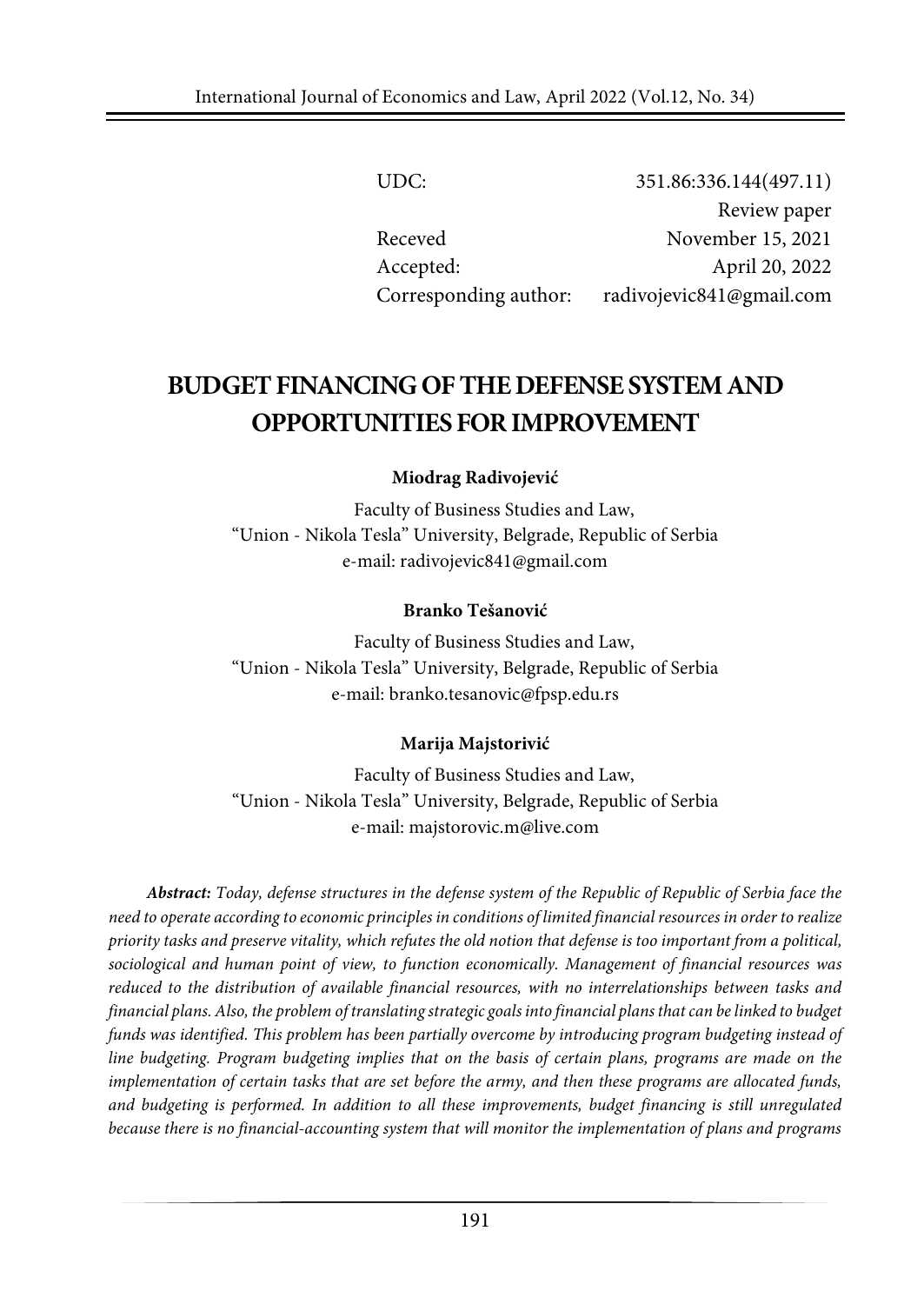in a modern way through budgeting and execution. In order to solve this problem, the introduction of the *financial-accounting system is currently underway.*

*Keywords: Defense system; budgeting; financial-accounting system;*

### **INTRODUCTION**

In the previous period, there were no plans for the realization of funds, but the funds were spent in a line, to be spent before the end of the calendar year. Financial planning, mechanisms for the preparation of financial plans and rules for their execution, until recently, did not provide enough information on whether the defined goals were successfully implemented in practice. Therefore, it was very important to improve the links between financial plans and strategies, in order to provide appropriate mechanisms for monitoring the success of their implementation and consideration of future needs. The introduction of a functional program dimension into the existing budget classification was one of these mechanisms.

In order to ensure continuous growth of the level of quality of defense capabilities, increase the efficiency of defense tasks, rational use of available resources, ensure adaptability and flexibility of the defense process and harmonize the development of defense system components with the overall development of the state, the Ministry of Defense and the Republic of Serbian Army introduced a planning system, programming, budgeting and execution (PPBI), as one of the models of program budgeting and as a new system of management of defense resources and ultimately financing of programs and projects of defense system development.

However, the introduction of the planning, programming, budgeting and execution system (PPBI) is only the first step towards improving the budget financing system in the Ministry of Defense and the Republic of Serbian Army. In addition to all these improvements, budget financing is still unregulated because there is no financialaccounting system that will monitor the implementation of plans and programs in a modern way through budgeting and execution. The management structures of the defense system, as an integral part of society and the problems in it, are faced on the one hand, the problem of transferring obligations from year to year, increasing debts to suppliers, court costs for late payments, fines and interest for late payments, and on the other hand, limited and insufficiently available financial resources, which inevitably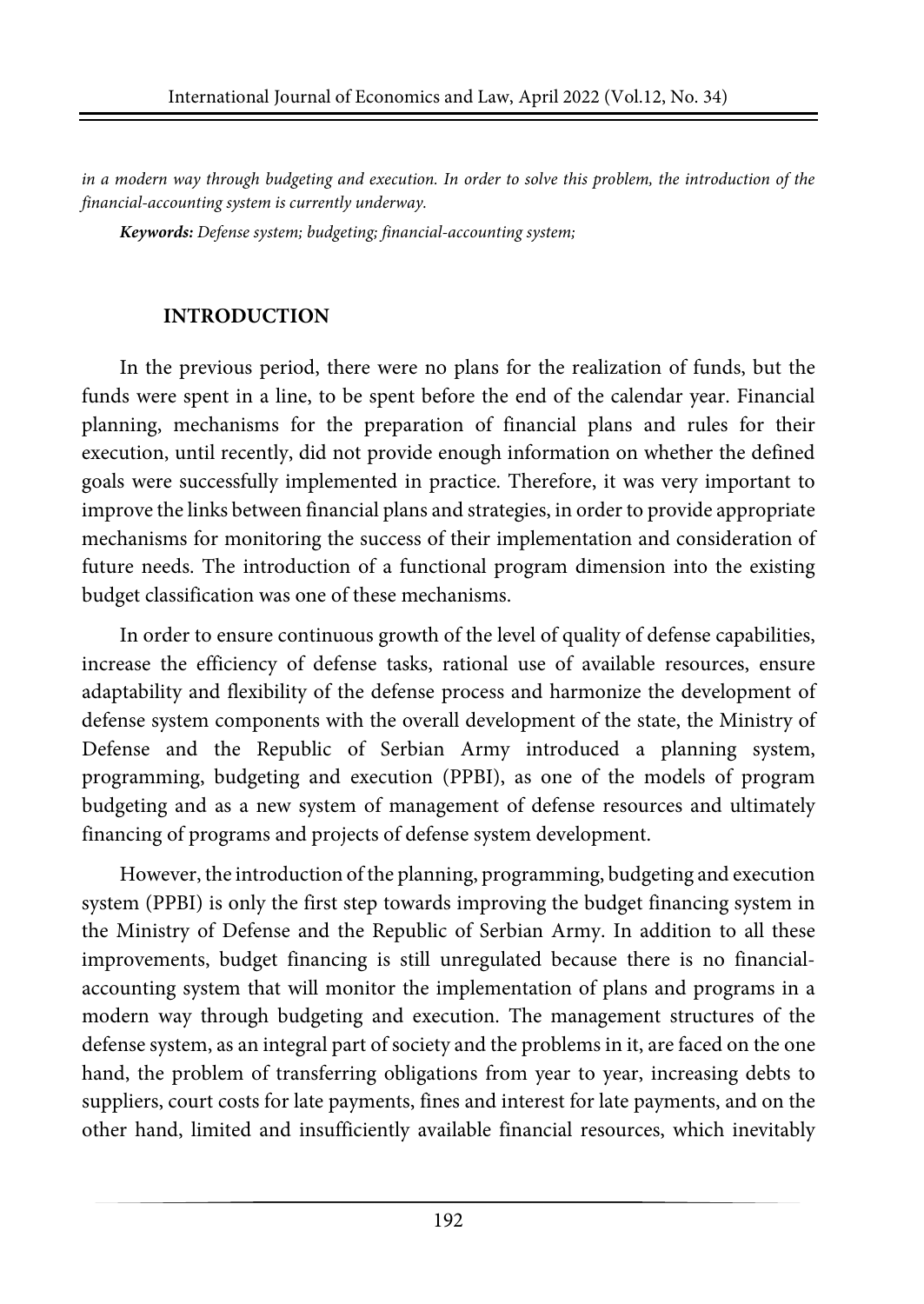required innovations and changes in the way of managing financial and other defense resources.

The introduction of a financial and accounting program for the entire defense system would ensure that the financial and accounting records on the property of the Ministry of Defense are kept in a sophisticated, faster and unique way, without errors inherent in human manual work. Problems should be solved at the source of their occurrence and not eliminate the consequences. The main source of problems in the budgeting of the defense system is in the material and financial bodies of the IV level (independent battalion, division, squadron). The introduction of a new financial and accounting system starting from these lowest levels of the organization will contribute to the fact that the commanders of these formations (management) can receive information on a daily basis about the value of the assets at their disposal.

Currently, there is a program for material accounting (POMAK) in the defense system, which is outdated because it was created in the Yugoslav People's army (JNA) in the early 90's of the 20thcentury. This program monitors the condition and movement of movables by value and quantity within the material operations of the unit but is not related to financial operations to combine in one program the financial assets of the unit (financial assets, cash and securities) with the value of tangible movables and together in one program they are stated as assets of the unit according to the accounts of economic classification and in monetary (value) amount. In addition, in accordance with the current regulations in the defense system, the process of financial and material operations functions in an outdated way that urgently needs to be changed through changes in regulations and through the modernization of financial and accounting systems.

When movables are sent from one unit to another, the operator creates a materialaccounting document in the electronic computer in the status of zero. This document is then translated into the status of one, the press signs it, submits it to the ordering party for signature and to the registry for filing. It is printed in several copies. Then, a document in the status of two is created, which means that the stock reservation has been made, and the status of one and two together with the movables is sent to the recipient of the movables. The recipient must sign that he has received movables and enter the ID number. Such material-accounting document is considered illiquid until the recipient receives a material sheet for admission in status one and status three as proof that the recipient is in charge of movables.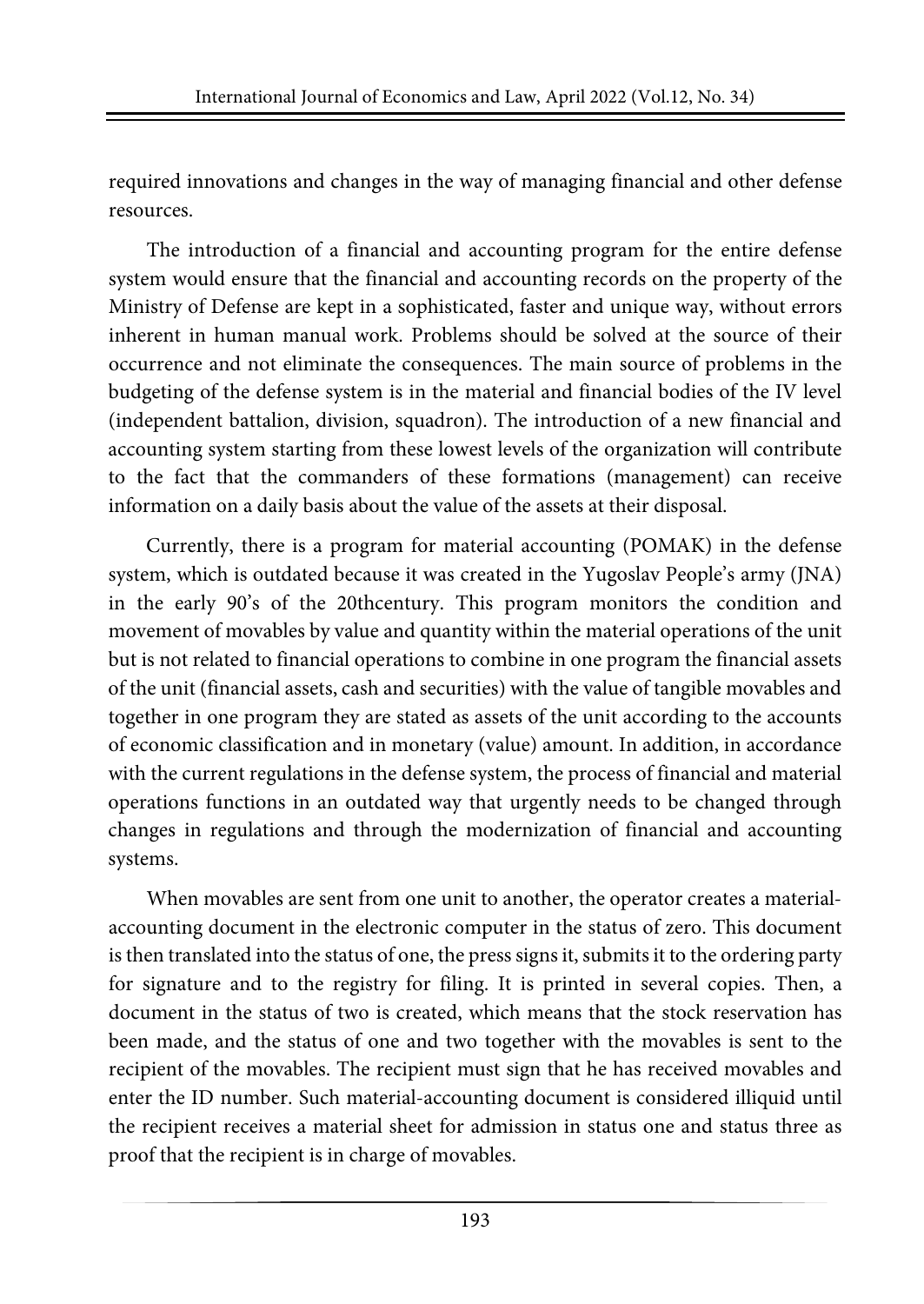This way of functioning of material accounting is inadmissible and leads to great inefficiency in business. A large number of uncertified material sheets are being created at the level of organizational units and at the level of the entire defense system. A large number of uncertified material sheets means that there are many movables whose status has not been resolved and which are not indebted. Which means that the commanders in the units do not know what they have at their disposal, and even less do they know the value of the property entrusted to them.

With the introduction of new financial and accounting software, the budget operations of the defense system will gain a new quality through raising the level of digitalization and process automation.

In addition, it is a big problem that public procurements whose realization is necessary for the units and institutions of the defense system to function normally, are not realized according to the planned dynamics, which has a direct negative impact on the realization of the financial plan and budget financing of the defense system. The proposal of the procurement plan is prepared by the beneficiary of financial resources of the IV level body, then it is submitted for unification at higher levels, which after the unification submit these proposals to the Directorate for Procurement and Sales of the Ministry of Defense. Here, a unique procurement plan is developed for the entire defense system, according to the number from the procurement plan, economic classification accounts, deadlines for procurement and all users. However, the procurement plan is not included in the financial and accounting program, so there is no warning that some units have not initiated public procurement, or that it is not implemented as planned.

Such financial indiscipline in the defense system leads to inefficiencies in defense budgeting. Every year, the units violate the dynamics of the realization of public procurements and the financial plan, so that everything is realized and spent at the end of the year in November and December. However, then at the end of the year, it often happens that the treasury of the National Bank of Republic of Serbia is illiquid because it was not even planned that the defense system spends so much at the end of the year. As a result, liabilities were transferred to the next year, the growth of debts to suppliers, the growth of the costs of court judgments for late payments, penalties and interest for late payments of due obligations, the occurrence and recording of open items.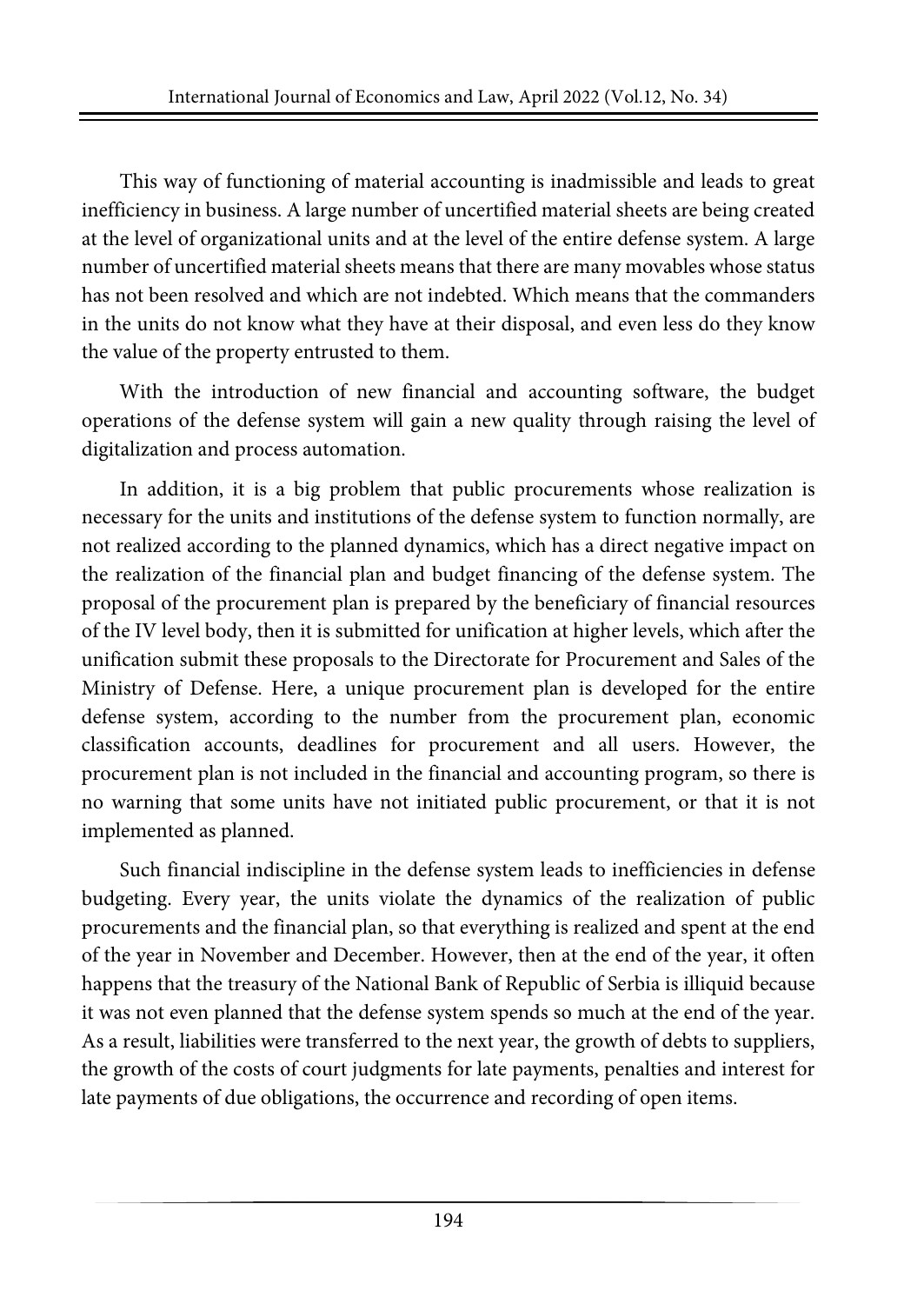## **1. EXPOSITION SECTION**

In this way, through digitalization, modernization and automation of the financialaccounting program in the defense system, it would be ensured that (PPBI) planning, programming, budgeting and execution make sense. Budget financing of the defense system would be improved because the entire cycle would be closed, from the development of plans for the defense system, through programs for the realization of goals defined in the plans to legal and efficient budgeting and execution. At the lowest levelsin the units and institutions of the Ministry of Defense and the Republic of Serbian Army, financial discipline would increase because the new financial and accounting program that will be installed at the financial service bodies would oblige commanders to implement public procurement, financial plan and other obligations in accordance with defined dynamics. Budget financing of the defense system would be efficient because there would be no payment of interest and default interest, delays in obligations to suppliers, recording of open items, would ensure that the defense system is economical and that the funds allocated for defense are used to the maximum.

It is necessary to change the regulations that regulate material and financial operations in accordance with the new changes and current opportunities. It is necessary to raise awareness among members of the defense system about the need for economic thinking, cost reduction and savings wherever possible. All organizations must think economically whether they are privately or socially owned. Modern trends are moving towards the automation of business processes, the elimination of manual (human work), where possible, and the introduction of robotics, digitalization and automation. All this is done to avoid mistakes in work and to increase productivity. There is no such organization that has unlimited resources (human, material, financial, energy resources) to be able to afford non-economic behavior. The defense system of the Republic of Republic of Serbia must be operational, functional and its budget operations must be based on strict bases of economic behavior.

As there is a need in other large organizations for the introduction of more modern accounting information systems, this need also exists in the defense system. This requires a modern and modern accounting information system that provides answers to modern requirements of financial and material operations and which would be installed in the accounting center of the budget and finance sector of the Ministry of Defense, as the main holder of financial function, calculation of salaries, taxes and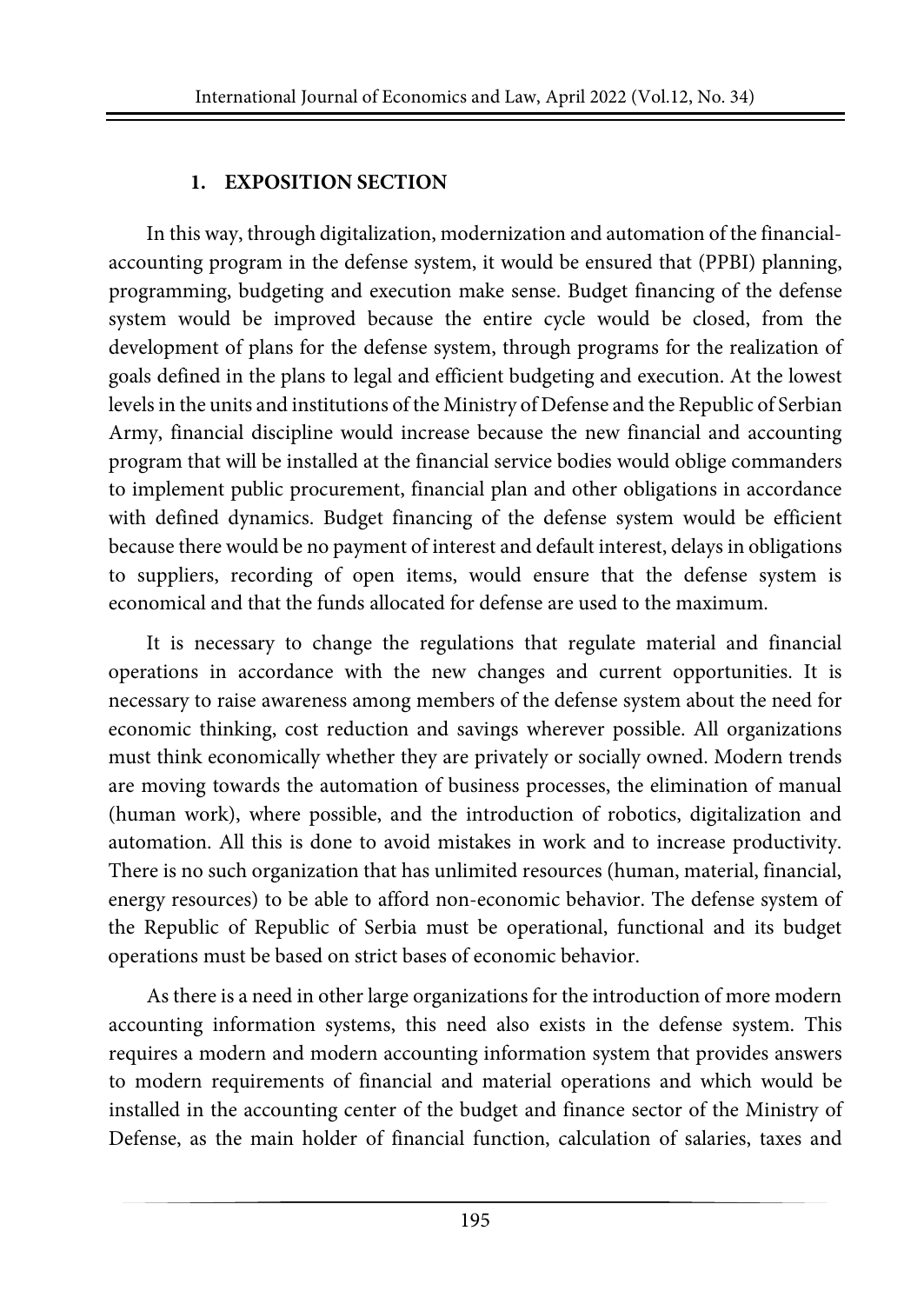payments treasury of the National Bank of Republic of Serbia. Observing the structure of tasks that the financial and accounting information system must fulfill, in order for the defense system to function without downtime, it is clear that only by introducing the most modern information tools can quickly get information about the desired project and perform timely and rational implementation of the above tasks. However, today's reality is such that the contradiction of the accounting financial-information system to provide timely, reliable and complete information to the command bodies is becoming more and more pronounced.

In other words, the current organization of the accounting financial information system has numerous shortcomings. The accounting and financial information system that is currently installed is not an integrated system, and it does not cover all areas. This means that there are numerous components that develop completely independently and do not fit into a single system. Today, we have the accounting center of the sector for budget and finance of the Ministry of Defense (hereinafter RC SBiF MO), which represents the executive body of the financial service and performs tasks related to the entire defense system. Thus, for example, we can say that for financial and material operations and financial accounting (operational records, statistics, calculation and payment of salaries and benefits, personnel records) it is easily possible to establish the principle of uniqueness. In other words, information on each member of the Ministry of Defense and the Republic of Serbian Army can be collected, arranged, updated daily in the body for calculation and payment of salaries, as well as in the body for personnel records. It is necessary that these two bodies have access to the same database, which will be provided by a single information system.

Financial operations in the Ministry of Defense and the Republic of Serbian Army are performed in combination: Decentralized through organizational units of the financial service in units and institutions at different levels of organization of material and financial operations (hereinafter: Beneficiaries) and centralized through the information subsystem in RC SBiF  $\rm MO^1.$ 

<span id="page-5-0"></span><sup>1</sup> Miodrag Radivojević, "Application of new accounting information software in the defense system", in: Prof. Dr. Maja Andjelković (ed.), Seventh International Conference - Application of new technologies in management and economics ANTIM 2020, Union University - "Nikola Tesla" ', Belgrade, 2020, p. 601-602.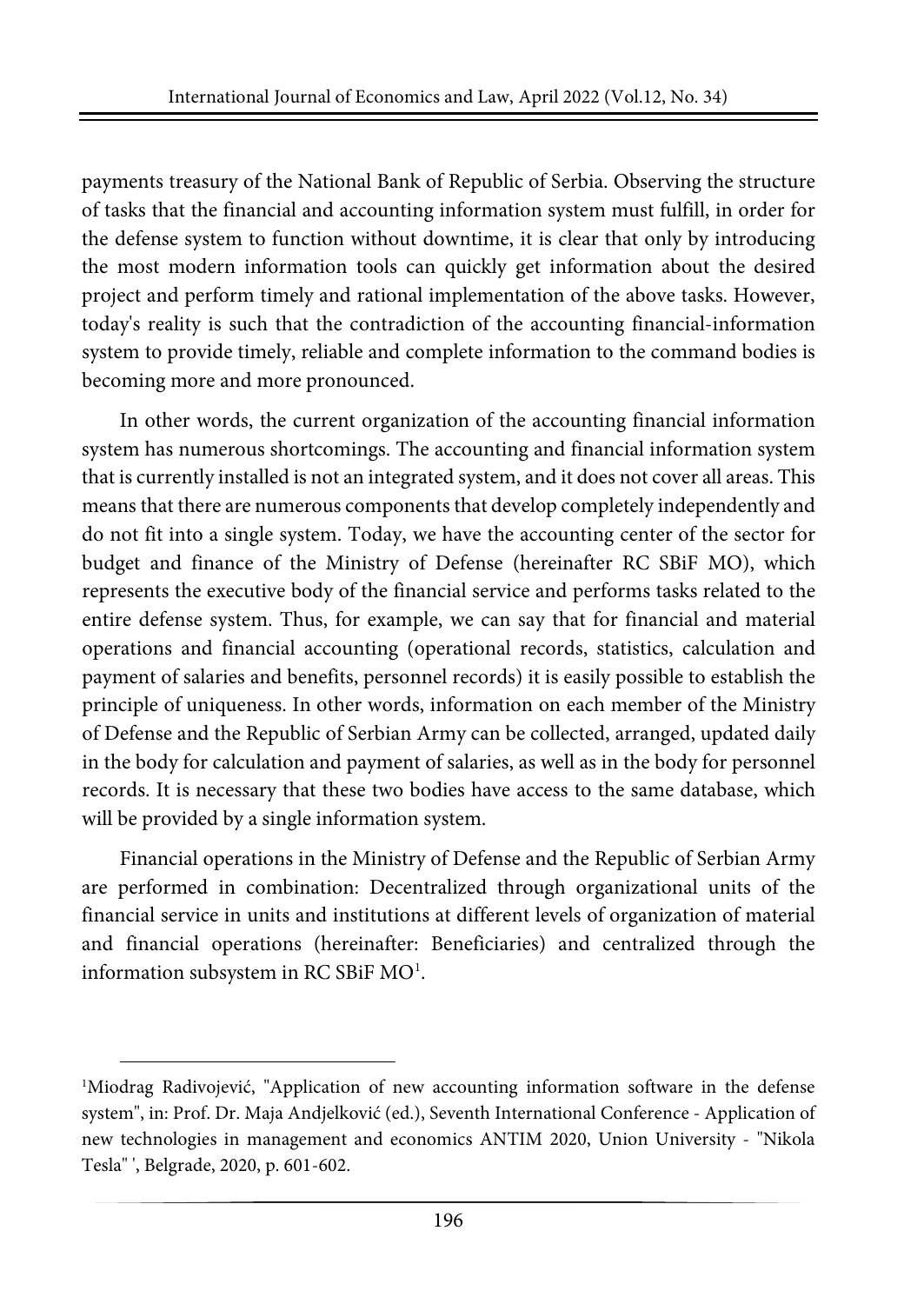In the organizational units of the users of funds to which the funds for direct spending have been approved by the decision of the Ministry of Defense, documentation is prepared and submitted for realization in the RC SBiF MO and in some cases, cash payments. Payment orders for non-cash payments with invoices, contracts, etc., documents justifying the use of cash, cash reports and temporary receipts are sent to the RC SBiF MO which enters data and performs payment transactions electronically, through the payment information system (budget execution) for the Treasury of the Ministry of Finance (hereinafter: ISIB). Through the information subsystem of RC SBiF MO, the annual financing plan is kept centrally, salaries and other cash incomes of employees and engaged persons are calculated, financial accounting is kept forthe needs of all organizational units of the Ministry of Defense and the Republic of Serbian Army.

Business (payment and revenue) RC SBiF MO performs through the Treasury Directorate of the Ministry of Finance with suppliers and customers where they control and check debt-creditor relations, other legal entities and individuals, including other state institutions and organizations in cooperation with organizational units of the Ministry of Defense and Republic of Serbian Army. Requests for non-standard reports and notifications are often received, and changes in laws and regulations are often made to change the way business is conducted.

Units and institutions of the Ministry of Defense and the Republic of Serbian Army submit in paper form orders for payment and other documentation to the RC SBiF MO. Documentation in paper form flows from the entire defense system, so we have a case that some units of the Ministry of Defense and the Republic of Serbian Army are far from Belgrade (where the RC SBiF MO is located), so the documentation travels for several days. In case of mass processing of salaries and benefits (there are special processing for advance payment of salary and final calculation of salary) data entry into the salary system takes 3-5 working days because it is done manually, data processing takes 2-3 working days, processing and review of control sheets, control retro difference, calculation, trial payrolls, payrolls, salaries, fees, gross payrolls and reports, preparation and submission of individual tax returns, files for posting to banks and creditors takes 4 working days. So, one process of processing salaries and allowances takes about 10 working days (in case of error or technical problems the activity is extended). Also, units and institutions of the Ministry of Defense and the Republic of Serbian Army submit in paper form orders for payment and other documentation and for other payments to the RC SBiF MO. After receiving these payment orders, they are registered, controlled and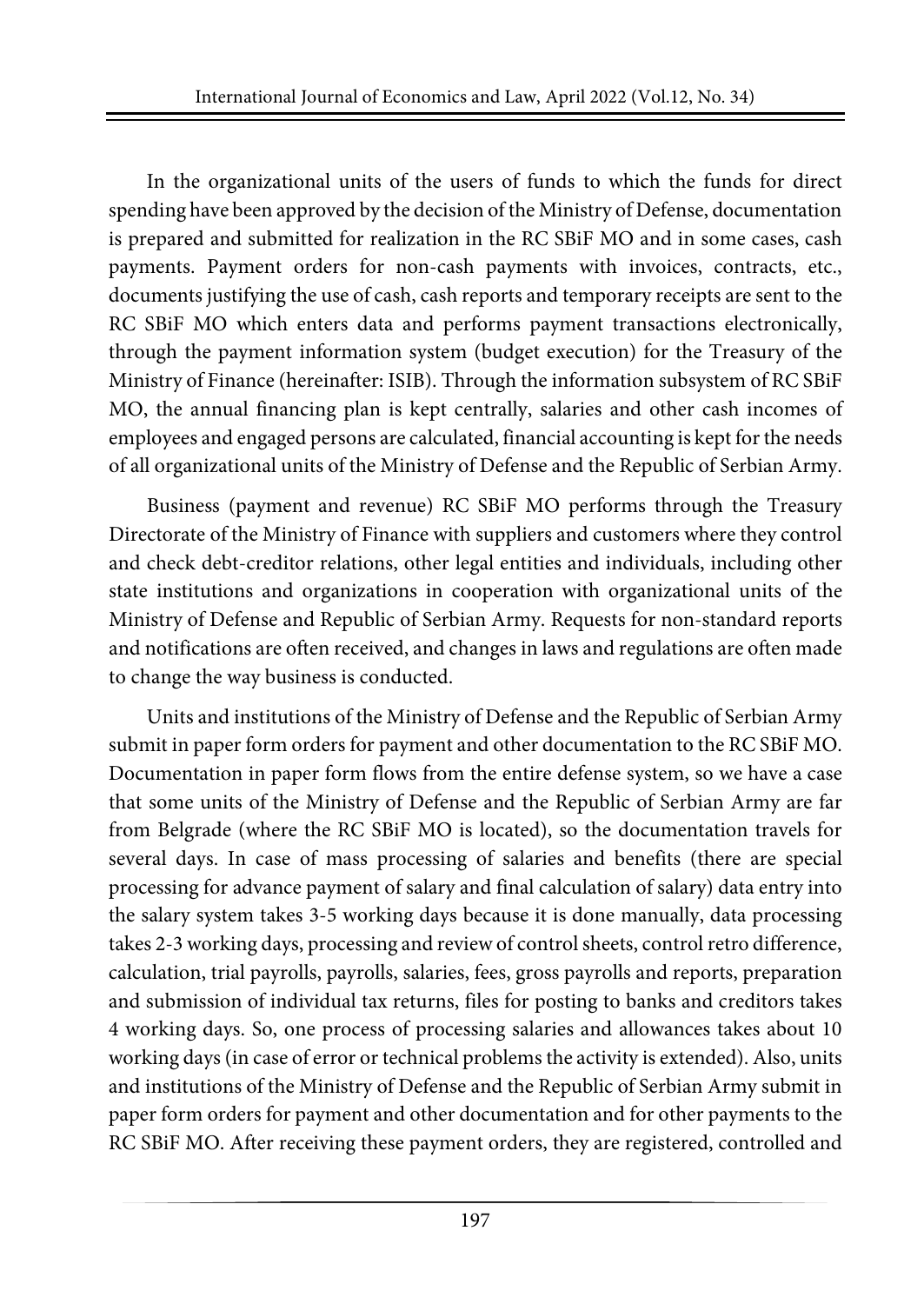forwarded to the payment system where the data are entered into the information system (hereinafter IS) where they are verified, and then separated-sorted for payment depending on the defining elements, time and date of payment. An electronic payment order is formed and uploaded to ISIB (for salaries and benefits, electronic data are sent to the Treasury Department of the Ministry of Finance) and after payment, the treasury report on the executed transaction is posted and archived.

It can be concluded that the procurement of new accounting information software for the defense system is much needed. This would make the existing business processes more efficient, with the aim of replacing the business with accounting documents and reports in paper form to the greatest extent by automating business processes. It is necessary to introduce electronic data exchange and electronic document management. The development of the accounting information system should take place in a direction that will ensure the establishment of a single information system, which is why it will no longer be necessary to manually compare the situation between the salary and allowances department, payment department and accounting department within RC SBiF MO. It is necessary to ensure that the units and institutions of the Ministry of Defense and the Republic of Serbian Army submit the documentation for control to the RC SBiF MO in electronic form and not in paper form. This will reduce the time required to process, control and forward the data to the Treasury Department of the Ministry of Finance where the payment is made. In this way, it will be ensured that the control of documentation is easier to implement, and it is necessary to ensure that the software itself reports errors and illogicalities that would otherwise have to be detected manually by the person. Also, in this way, the entry and calculation of salaries, allowances and other incomes would be automated.

Daily and automatic insight into the state of realization of the financial plan in RC SBiF MO would be provided. Also, the users of funds could have at their level a daily insight into the degree of realization of the financial plan for their plan codes. Any overrun of the approved financial plan would be automatically impossible because the software would logically recognize it as an impossible event and there would be records of it. The software would recognize debtors and automatically send them reminders for outstanding debts. It would provide automatic linking between departments within the RC SBiF MO and ensure that certain forms that are now being created manually are automatically generated and printed. It would be ensured that the users of funds have daily data on open items in financial accounting and have up-to-date data on the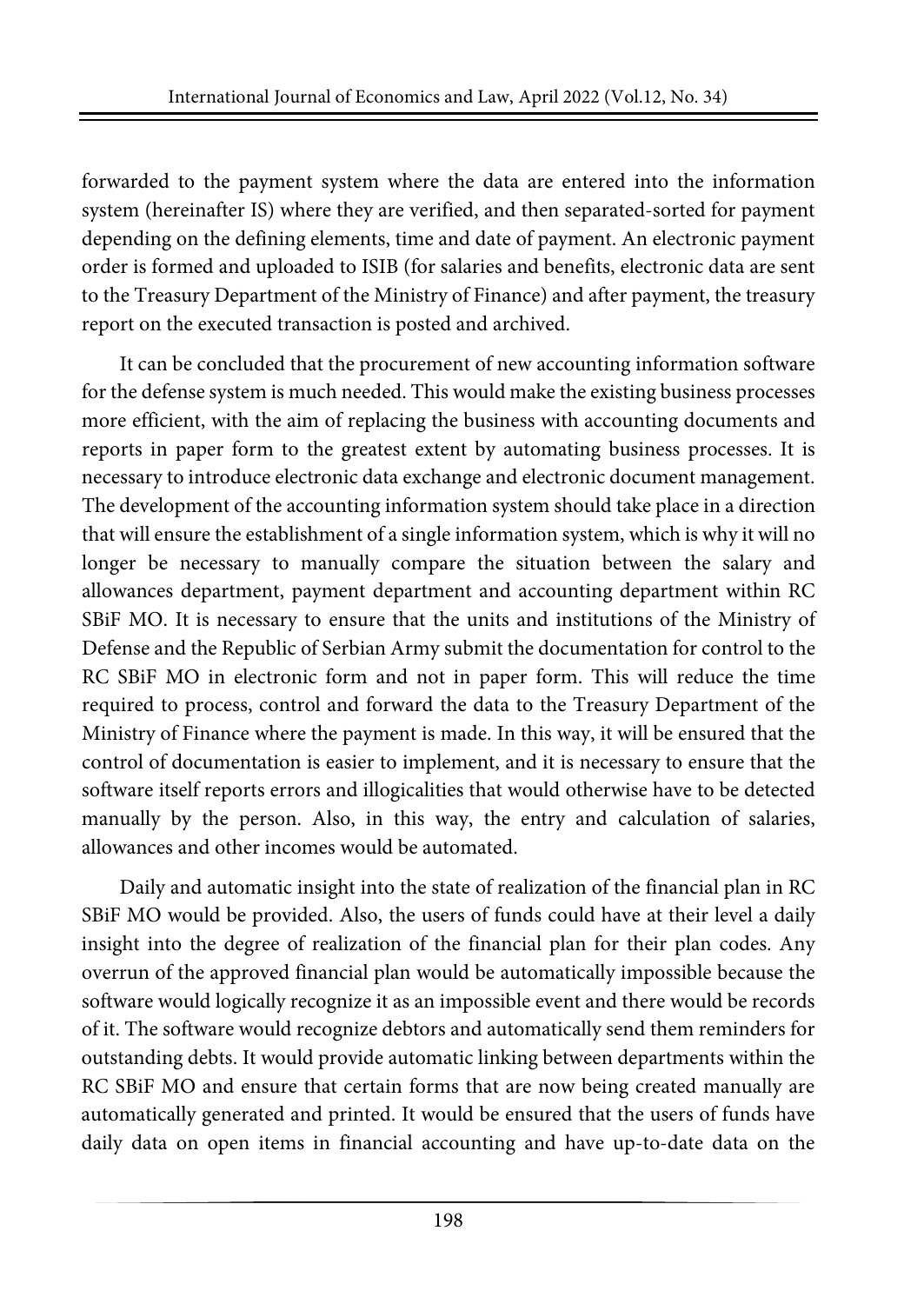condition and movement of movables and their values. In addition, the Department for calculation of salaries and allowances would automatically generate data on persons, their personal data (unique personal identification number, current account, level of education, coefficient for calculation of salary and other data) on the basis of which the software would automatically calculate salaries and fees. When making certain payments, there is a need in accordance with the Law to calculate and pay value added tax and other taxes, in this case it would no longer be done manually but automatically and the possibility of an error would be zero.

By applying the new accounting software in the defense system, a large part of the obligations would be transferred to the financial and legal service of the beneficiaries (units and institutions of the Ministry of Defense and the Republic of Serbian Army), which would give importance to these services and would require institutions of the Ministry of Defense and the Republic of Serbian Army must be very professional and follow the regulations. The presence of a person from the IT service would also be required to maintain the accounting information system. In this way, resources would be managed more efficiently and provide management with timely and valid information necessary for successful resource management and timely decision making. At the same time, it would be possible to monitor the value of business changes in financial accounting and material accounting, according to the appropriate accounts of economic classification (procurement, disposal, receipt, sending, issuing, recategorization and renaming). Posting business changes in the internal and general ledger would be realized on the basis of electronic documents prepared by users of funds and electronically submitted to the RC SBiF MO for realization. The new accounting information system would be intended to automate the business processes of the financial service of the Ministry of Defense and the Republic of Serbian Army in peacetime and wartime, and to establish a single record of the state of funds, use and payment of funds. The accounting information system should automate the business processes of the financial service and connect material and financial operations in the Ministry of Defense and the Republic of Serbian Army. The full application of modern electronic business is necessary in order to reduce staff engagement and significant savings in administrative consumables, as well as more efficient business operations.

Within the framework of accession negotiations with the EU, it is necessary to harmonize the operations of budget users of the Republic of Republic of Serbia in accordance with international accounting standards and EU principles. Therefore, the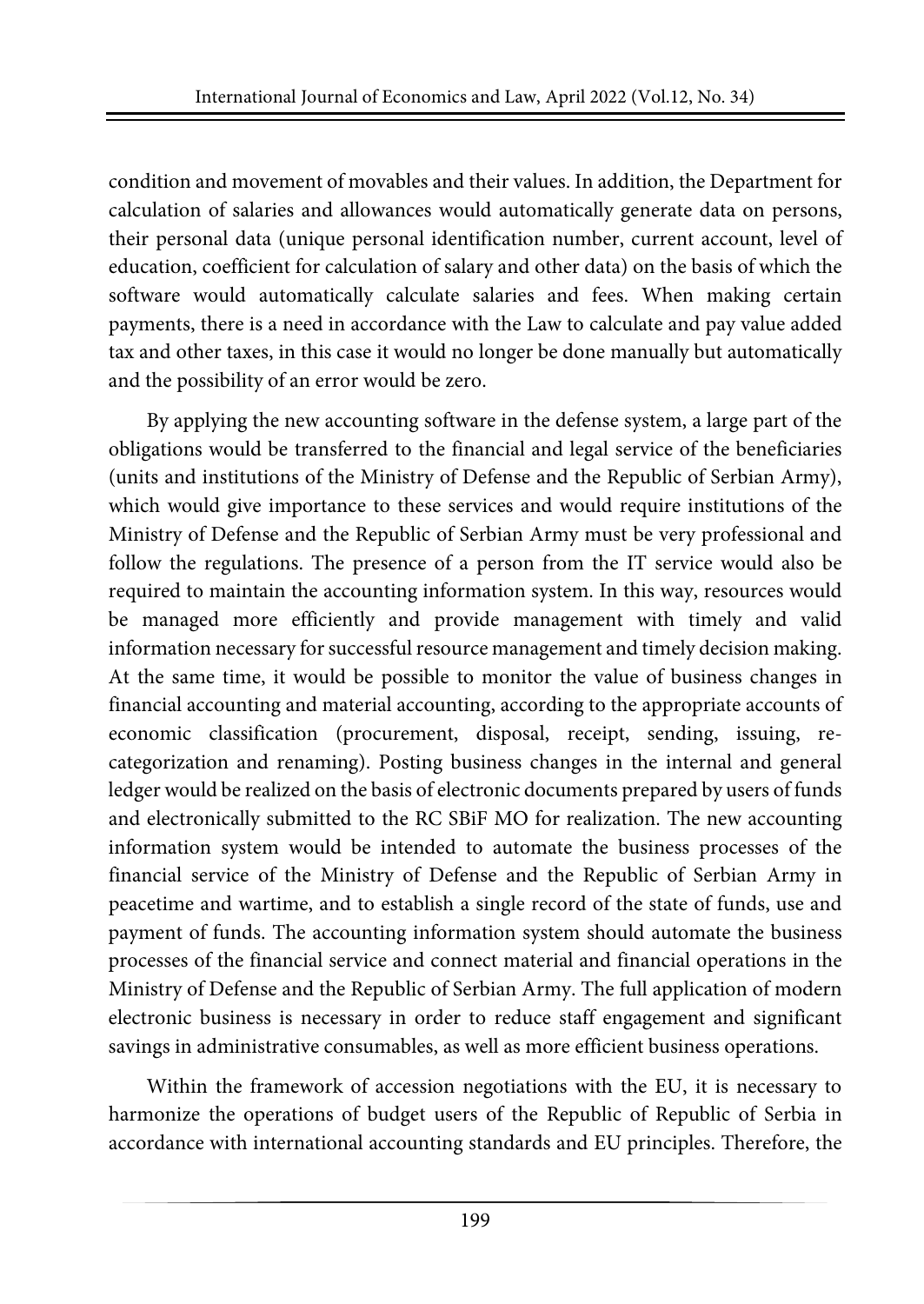new accounting information system must be developed and conceived modularly, in order to be able to effectively monitor the necessary adjustments with subsequently imposed obligations. Material and financial operations in the Ministry of Defense and the Republic of Serbian Army are conducted according to a unique information system that has been purposefully developed. Reporting is done according to dedicated software and the owner of this software is the Ministry of Defense. However, the existing information system was developed in the 90s of the last century, and later maintained and upgraded in accordance with the functional requirements related to material and financial operations. The platform and tools in which the existing information system was developed are "technologically outdated", and the limits of the possibility of further development and application of modern IT solutions have been reached. Dozens of software companies that offer ready-made accounting and bookkeeping programs or advertise that they can create a bookkeeping information system tailored to a specific client can be easily found on the Internet. However, despite the large offer of business software, primarily financial and accounting in the domestic software market and in the region (Montenegro, Croatia and Bosnia and Herzegovina), there is no offer of a readymade software solution that would meet the functional requirements in the defense system.

It is important to emphasize the fact that ready-made business software covers all aspects of business (financial accounting, commodity accounting, payment transactions, payroll, calculation of travel and other expenses, interest calculation, personnel records and supplier records).

Accounting information system in the Ministry of Defense and the Republic of Serbian Army, according to its structure and organization, number of participants and business processes of all levels of competence, volume of debt and nature and number of business changes, dislocation of beneficiaries throughout the country, business changes between beneficiaries is a unique solution in the Republic of Republic of Serbia. This means, among other things, that it is not possible to use relevant comparative data with other users of public funds, nor is it possible to directly use the experiences of potential business software producers. In terms of the size of the system and the number of business changes, the largest system at the level of bodies and organizations of the Republic of Republic of Serbia is on average always smaller than the system that needs to be installed in the Ministry of Defense due to the number and specific business changes. In addition, the specificity of the Ministry of Defense is that all systems,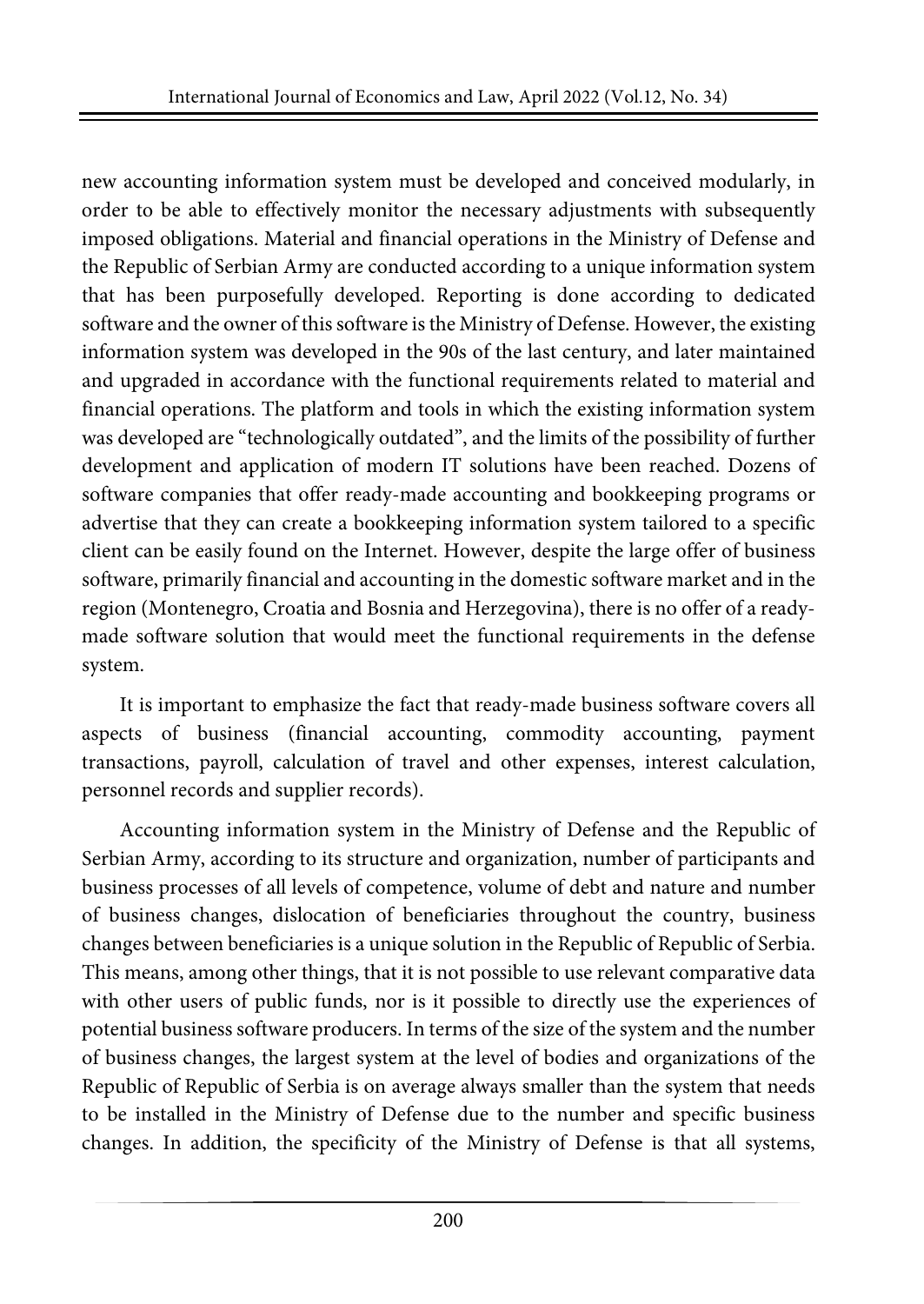including the accounting information system, are put in the function of providing adequate information in real time in order to take decisions and steps on which the fate of the entire system will depend in full capacity.

## **CONCLUSION**

The development of the modern world and the armies of modern countries shows that information and information technologies are increasingly important for the command system and that the success of command depends on timeliness and their validity. Of course, in such development trends, opportunities should be sought for the information system of the Ministry of Defense of the Republic of Republic of Serbia to be so organizationally set up and technically and technologically capable of enabling all functions of the defense system to take place. Among other conditions, the scope and type of information used by the command bodies in the decision-making process is very important for command. It should be added that modern conditions impose requirements for ensuring timeliness, security and credibility, security and speed of obtaining and using information. Most often, the information security of the command system is realized by the introduction of command information systems and automated information systems.

Since things are like this, the concept of information warfare has already been introduced in the modern world. Namely, there are no more wars with the engagement of bulky armed forces, poorly mobile and well-buried, but it is about fast-moving, modernly armed and richly provided with all the necessary information about the enemy in real time. The strikes take place suddenly, at high speed and in unexpected places. This leads us to the conclusion that the information system of the Ministry of Defense must be conceived and set up so that its application in the digital exchange of information becomes an inevitable part in the collection, processing and distribution of information and a new method of work of officers. It is necessary to improve the plans for the development of information systems from which other subsystems would be developed according to the levels of command for branches, services, units and institutions. It is necessary to use the experience gained so far by experts from the defense system.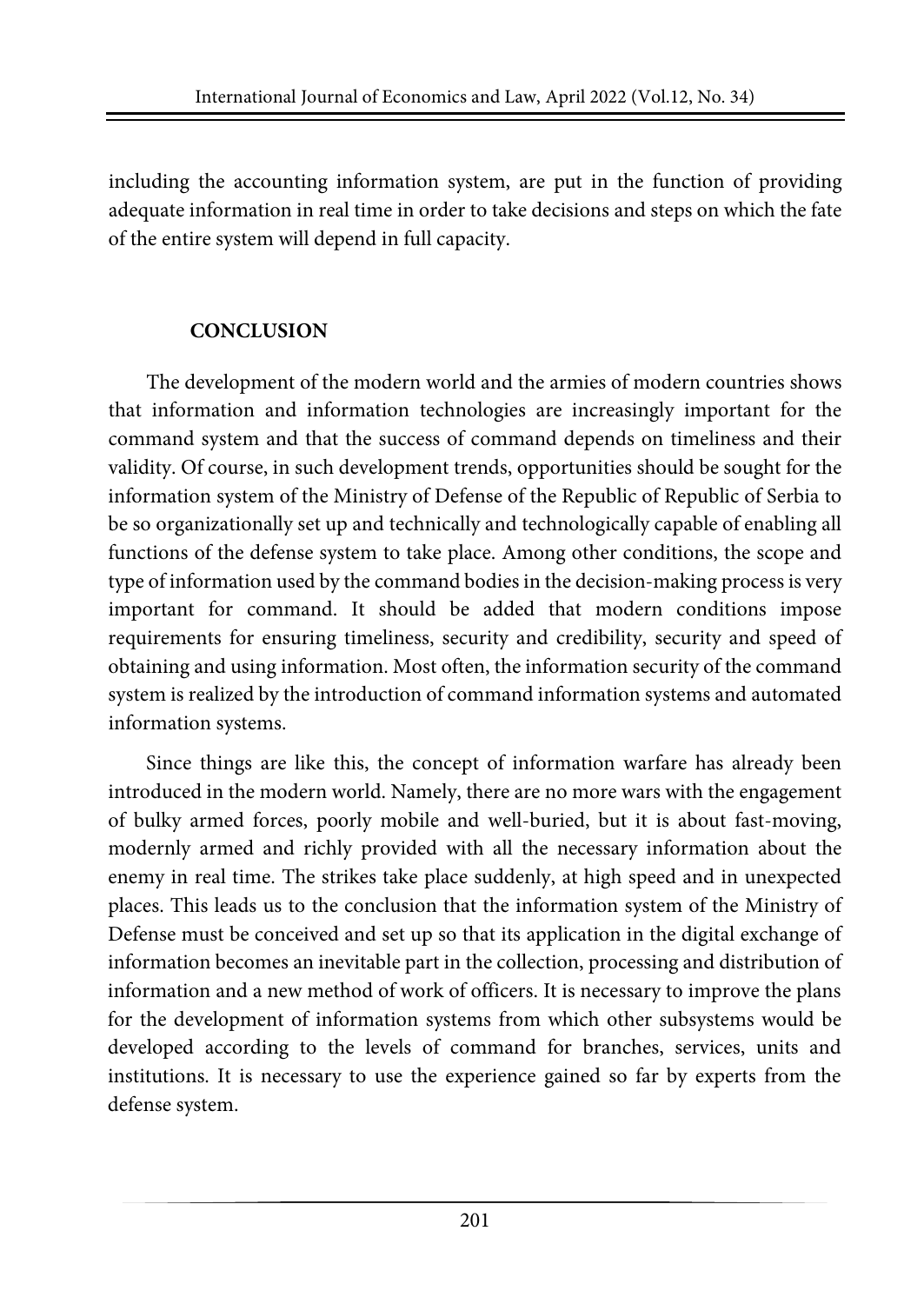In addition to the above aspects in the development of information systems, special attention should be paid to the development of organizational and formation structure and on that basis the development of staffing, because the introduction of a new modern information system based on outdated principles of organization and technological obsolescence would lead to low-cost technologies.

# **REFERENCES:**

- 1. Radosavljević Ž. (2001) Vojna ekonomika kako efikasno i efektivno upravljati vojnom organizacijom, Vojna akademija, Beograd,
- 2. Radosavljević Ž. (1998) Teorija praksa i veština savremenog menadžmenta, Vojna akademija, Beograd,
- 3. Radosavljević Ž. (1996) Praksa menadžmenta i preduzetništva, Vojna akademija, Beograd,
- 4. Radosavljević Ž. (1999) Savremeni menadžment trgovine, Vojna akademija, Beograd,
- 5. Radosavljević Ž. (1999) Tajne uspeha velikih imena svetskog biznisa, Beograd, Vojna akademija,
- 6. Tešanović B. (2016) Osnovi ekonomije, Beograd, Vojna akademija,
- 7. Tešanović B. (2014) Ekonomija logistike odbrane, Beograd, Vojna akademija,
- 8. Tešanović B. (2012) Mikroekonomija, Beograd, Vojna akademija,
- 9. Trandafilović S. Knežević M. (2013) Finansiranje sistema odbrane i programsko budžetiranje, Beograd, Vojna akademija,
- 10. Tešanović B. (2009) Ishrana vojske u ratu logistički Access: Beograd, Vojna akademija,
- 11. Tešanović B. (2000) Osnove ekonomike Jugoslavije u ratu: Beograd, Vojna akademija Vojske Jugoslavije,
- 12. Tešanović B. (2016) Osnove ekonomije: Beograd, Vojna akademija,
- 13. Tešanović B. (2021) Strukturne promene i razvoj, Beograd, Univerzitet Union Nikola Tesla, Fakultet za poslovne studije i pravo,
- 14. Žugić R. (2008) Vodič kroz budžet, Finansijski plan odbrane, Knjiga 1, Beograd, Vojna akademija,
- 15. Žugić R. (2010) Vodič kroz budžet, Finansijski plan odbrane, Knjiga 2, Beograd, Vojna akademija,